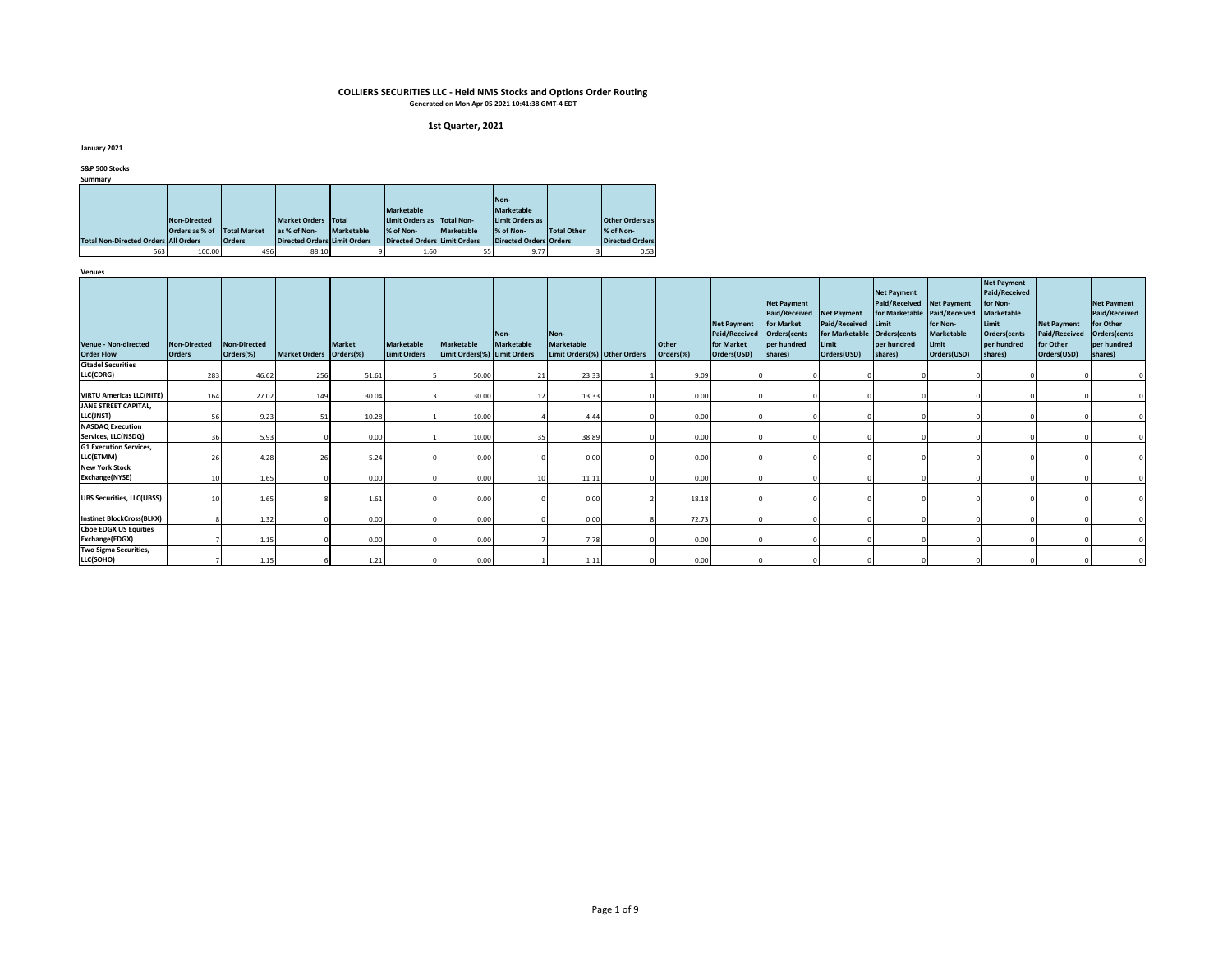#### **1st Quarter, 2021**

**January 2021**

**Non-S&P 500 Stocks**

| Summary                                     |                |                     |                                     |            |                                     |                   |                        |                    |                        |
|---------------------------------------------|----------------|---------------------|-------------------------------------|------------|-------------------------------------|-------------------|------------------------|--------------------|------------------------|
|                                             |                |                     |                                     |            |                                     |                   | Non-                   |                    |                        |
|                                             |                |                     |                                     |            |                                     |                   |                        |                    |                        |
|                                             |                |                     |                                     |            | <b>Marketable</b>                   |                   | <b>Marketable</b>      |                    |                        |
|                                             | Non-Directed   |                     | <b>Market Orders</b>                | Total      | Limit Orders as                     | <b>Total Non-</b> | Limit Orders as        |                    | <b>Other Orders as</b> |
|                                             | Orders as % of | <b>Total Market</b> | as % of Non-                        | Marketable | % of Non-                           | Marketable        | % of Non-              | <b>Total Other</b> | % of Non-              |
| <b>Total Non-Directed Orders All Orders</b> |                | <b>Orders</b>       | <b>Directed Orders Limit Orders</b> |            | <b>Directed Orders Limit Orders</b> |                   | Directed Orders Orders |                    | <b>Directed Orders</b> |
| 791                                         | 100.00         | 652                 | 82.43                               | 43         | 5.44                                | 85                | 10.75                  | 11                 | 1.39                   |

| .                                                |                               |                           |                         |               |                                          |                                                   |                    |                                                           |    |                    |                                                                         |                                                                                                         |                                                                      |                                                                                                                    |                                                |                                                                                                                         |                                                                        |                                                                                            |
|--------------------------------------------------|-------------------------------|---------------------------|-------------------------|---------------|------------------------------------------|---------------------------------------------------|--------------------|-----------------------------------------------------------|----|--------------------|-------------------------------------------------------------------------|---------------------------------------------------------------------------------------------------------|----------------------------------------------------------------------|--------------------------------------------------------------------------------------------------------------------|------------------------------------------------|-------------------------------------------------------------------------------------------------------------------------|------------------------------------------------------------------------|--------------------------------------------------------------------------------------------|
| <b>Venue - Non-directed</b><br><b>Order Flow</b> | Non-Directed<br><b>Orders</b> | Non-Directed<br>Orders(%) | Market Orders Orders(%) | <b>Market</b> | <b>Marketable</b><br><b>Limit Orders</b> | <b>Marketable</b><br>Limit Orders(%) Limit Orders | Non-<br>Marketable | Non-<br><b>Marketable</b><br>Limit Orders(%) Other Orders |    | Other<br>Orders(%) | <b>Net Payment</b><br><b>Paid/Received</b><br>for Market<br>Orders(USD) | <b>Net Payment</b><br>Paid/Received Net Payment<br>for Market<br>Orders(cents<br>per hundred<br>shares) | Paid/Received<br>for Marketable Orders(cents<br>Limit<br>Orders(USD) | <b>Net Payment</b><br>Paid/Received Net Payment<br>for Marketable Paid/Received<br>Limit<br>per hundred<br>shares) | for Non-<br>Marketable<br>Limit<br>Orders(USD) | <b>Net Payment</b><br>Paid/Received<br>for Non-<br><b>Marketable</b><br>Limit<br>Orders(cents<br>per hundred<br>shares) | <b>Net Payment</b><br><b>Paid/Received</b><br>for Other<br>Orders(USD) | <b>Net Payment</b><br>Paid/Received<br>for Other<br>Orders(cents<br>per hundred<br>shares) |
| <b>Citadel Securities</b>                        |                               |                           |                         |               |                                          |                                                   |                    |                                                           |    |                    |                                                                         |                                                                                                         |                                                                      |                                                                                                                    |                                                |                                                                                                                         |                                                                        |                                                                                            |
| LLC(CDRG)                                        | 381                           | 42.19                     | 339                     | 52.72         | 23                                       | 53.49                                             | 12                 | 7.69                                                      |    | 11.48              |                                                                         |                                                                                                         |                                                                      |                                                                                                                    |                                                |                                                                                                                         |                                                                        |                                                                                            |
| <b>VIRTU Americas LLC(NITE)</b>                  | 230                           | 25.47                     | 203                     | 31.57         |                                          | 39.53                                             |                    | 4.49                                                      |    | 4.92               |                                                                         |                                                                                                         |                                                                      |                                                                                                                    |                                                |                                                                                                                         |                                                                        |                                                                                            |
| <b>NASDAQ Execution</b>                          |                               |                           |                         |               |                                          |                                                   |                    |                                                           |    |                    |                                                                         |                                                                                                         |                                                                      |                                                                                                                    |                                                |                                                                                                                         |                                                                        |                                                                                            |
| Services, LLC(NSDQ)                              | 57                            | 6.31                      |                         | 0.00          |                                          | 0.00                                              | 57                 | 36.54                                                     |    | 0.00               |                                                                         |                                                                                                         |                                                                      |                                                                                                                    |                                                |                                                                                                                         |                                                                        |                                                                                            |
| JANE STREET CAPITAL,                             |                               |                           |                         |               |                                          |                                                   |                    |                                                           |    |                    |                                                                         |                                                                                                         |                                                                      |                                                                                                                    |                                                |                                                                                                                         |                                                                        |                                                                                            |
| LLC(JNST)                                        | 55                            | 6.09                      |                         | 8.24          |                                          | 4.65                                              |                    | 0.00                                                      |    | 0.00               |                                                                         |                                                                                                         |                                                                      |                                                                                                                    |                                                |                                                                                                                         |                                                                        |                                                                                            |
| <b>Instinet BlockCross(BLKX)</b>                 | 50                            | 5.54                      |                         | 0.00          |                                          | 0.00                                              |                    | 0.00                                                      | 50 | 81.97              |                                                                         |                                                                                                         |                                                                      |                                                                                                                    |                                                |                                                                                                                         |                                                                        |                                                                                            |
| <b>Cboe EDGX US Equities</b>                     |                               |                           |                         |               |                                          |                                                   |                    |                                                           |    |                    |                                                                         |                                                                                                         |                                                                      |                                                                                                                    |                                                |                                                                                                                         |                                                                        |                                                                                            |
| Exchange(EDGX)                                   |                               | 4.54                      |                         | 0.00          |                                          | 0.00                                              | 41                 | 26.28                                                     |    | 0.00               |                                                                         |                                                                                                         |                                                                      |                                                                                                                    |                                                |                                                                                                                         |                                                                        |                                                                                            |
| <b>G1 Execution Services,</b>                    |                               |                           |                         |               |                                          |                                                   |                    |                                                           |    |                    |                                                                         |                                                                                                         |                                                                      |                                                                                                                    |                                                |                                                                                                                         |                                                                        |                                                                                            |
| LLC(ETMM)                                        | 32                            | 3.54                      |                         | 4.82          |                                          | 0.00                                              |                    | 0.00                                                      |    | 1.64               |                                                                         |                                                                                                         |                                                                      |                                                                                                                    |                                                |                                                                                                                         |                                                                        |                                                                                            |
| <b>NYSE Arca(ARCA)</b>                           |                               | 2.10                      |                         | 0.00          |                                          | 0.00                                              | 19                 | 12.18                                                     |    | 0.00               |                                                                         |                                                                                                         |                                                                      |                                                                                                                    |                                                |                                                                                                                         |                                                                        |                                                                                            |
| <b>New York Stock</b>                            |                               |                           |                         |               |                                          |                                                   |                    |                                                           |    |                    |                                                                         |                                                                                                         |                                                                      |                                                                                                                    |                                                |                                                                                                                         |                                                                        |                                                                                            |
| Exchange(NYSE)                                   |                               | 1.22                      |                         | 0.00          |                                          | 0.00                                              | 11                 | 7.05                                                      |    | 0.00               |                                                                         |                                                                                                         |                                                                      |                                                                                                                    |                                                |                                                                                                                         |                                                                        |                                                                                            |
| <b>NYSE American(AMEX)</b>                       |                               | 1.00                      |                         | 0.00          |                                          | 0.00                                              |                    | 5.77                                                      |    | 0.00               |                                                                         |                                                                                                         |                                                                      |                                                                                                                    |                                                |                                                                                                                         |                                                                        |                                                                                            |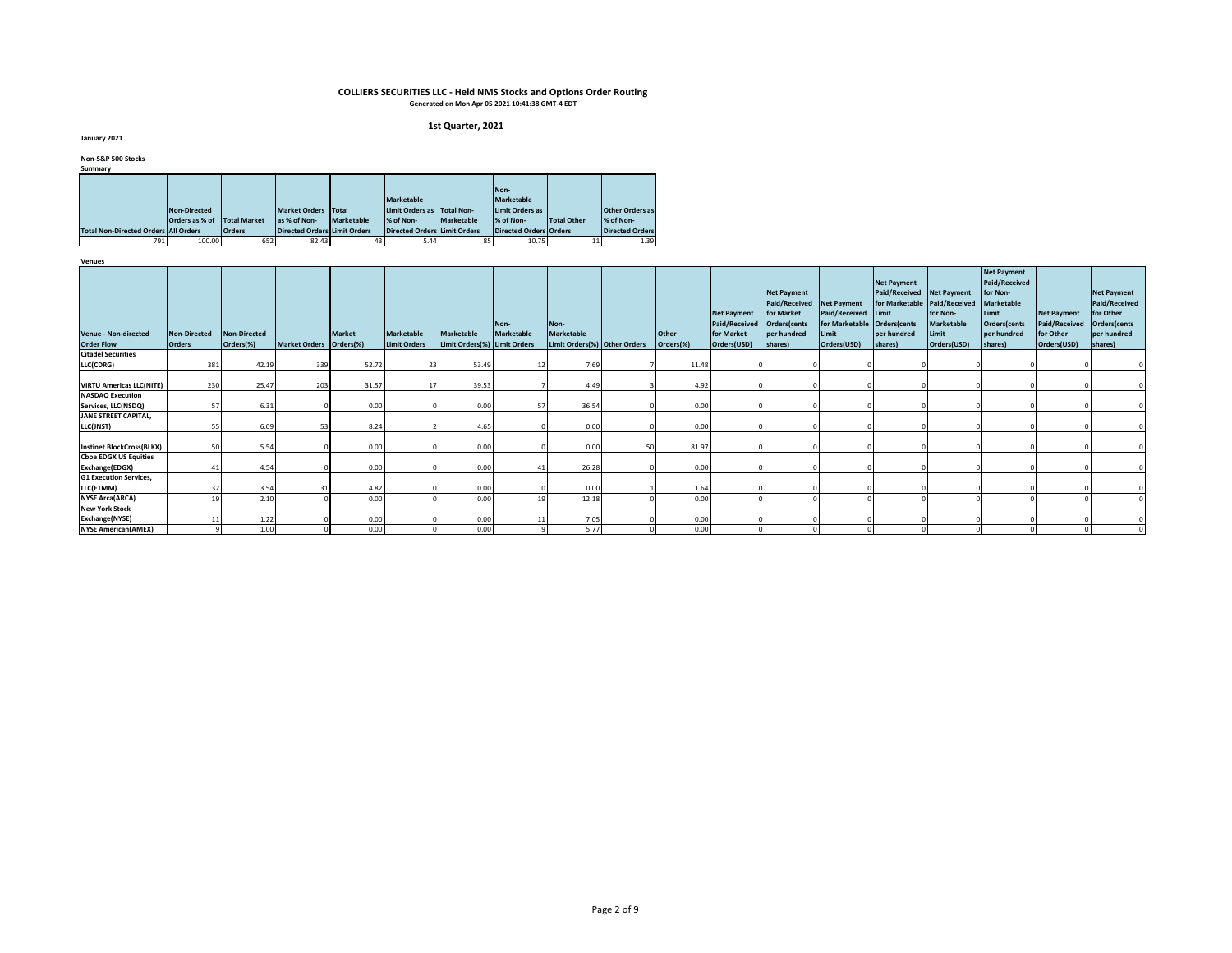#### **1st Quarter, 2021**

**January 2021**

**Option Contracts**

| Summarv                                     |                |                     |                              |                   |                                     |                   |                        |             |                        |
|---------------------------------------------|----------------|---------------------|------------------------------|-------------------|-------------------------------------|-------------------|------------------------|-------------|------------------------|
|                                             |                |                     |                              |                   |                                     |                   |                        |             |                        |
|                                             |                |                     |                              |                   |                                     |                   | Non-                   |             |                        |
|                                             |                |                     |                              |                   | Marketable                          |                   | <b>Marketable</b>      |             |                        |
|                                             | Non-Directed   |                     | <b>Market Orders</b>         | Total             | Limit Orders as                     | Total Non-        | Limit Orders as        |             | <b>Other Orders as</b> |
|                                             | Orders as % of | <b>Total Market</b> | las % of Non-                | <b>Marketable</b> | % of Non-                           | <b>Marketable</b> | % of Non-              | Total Other | % of Non-              |
| <b>Total Non-Directed Orders All Orders</b> |                | <b>Orders</b>       | Directed Orders Limit Orders |                   | <b>Directed Orders Limit Orders</b> |                   | Directed Orders Orders |             | <b>Directed Orders</b> |
| 281                                         | 100.00         | 121                 | 43.06                        | 32                | 11.39                               | 127               | 45.20                  |             | 0.36                   |

| <b>ACTINGS</b>                                         |                                      |                                  |                         |               |                                          |                                                   |                           |                                                           |                           |                                                                         |                                                                                                    |                                                                                     |                                                                                                                           |                                                       |                                                                                                                         |                                                                        |                                                                                                   |
|--------------------------------------------------------|--------------------------------------|----------------------------------|-------------------------|---------------|------------------------------------------|---------------------------------------------------|---------------------------|-----------------------------------------------------------|---------------------------|-------------------------------------------------------------------------|----------------------------------------------------------------------------------------------------|-------------------------------------------------------------------------------------|---------------------------------------------------------------------------------------------------------------------------|-------------------------------------------------------|-------------------------------------------------------------------------------------------------------------------------|------------------------------------------------------------------------|---------------------------------------------------------------------------------------------------|
| <b>Venue - Non-directed</b><br><b>Order Flow</b>       | <b>Non-Directed</b><br><b>Orders</b> | <b>Non-Directed</b><br>Orders(%) | Market Orders Orders(%) | <b>Market</b> | <b>Marketable</b><br><b>Limit Orders</b> | <b>Marketable</b><br>Limit Orders(%) Limit Orders | Non-<br><b>Marketable</b> | Non-<br><b>Marketable</b><br>Limit Orders(%) Other Orders | <b>Other</b><br>Orders(%) | <b>Net Payment</b><br><b>Paid/Received</b><br>for Market<br>Orders(USD) | <b>Net Payment</b><br><b>Paid/Received</b><br>for Market<br>Orders(cents<br>per hundred<br>shares) | <b>Net Payment</b><br>Paid/Received Limit<br>for Marketable<br>Limit<br>Orders(USD) | <b>Net Payment</b><br>Paid/Received Net Payment<br>for Marketable Paid/Received<br>Orders(cents<br>per hundred<br>shares) | for Non-<br><b>Marketable</b><br>Limit<br>Orders(USD) | <b>Net Payment</b><br>Paid/Received<br>for Non-<br><b>Marketable</b><br>Limit<br>Orders(cents<br>per hundred<br>shares) | <b>Net Payment</b><br><b>Paid/Received</b><br>for Other<br>Orders(USD) | <b>Net Payment</b><br><b>Paid/Received</b><br>for Other<br>Orders(cents<br>per hundred<br>shares) |
| <b>Citadel Securities</b>                              |                                      |                                  |                         |               |                                          |                                                   |                           |                                                           |                           |                                                                         |                                                                                                    |                                                                                     |                                                                                                                           |                                                       |                                                                                                                         |                                                                        |                                                                                                   |
| LLC(CDRG)                                              | 126                                  | 44.21                            |                         | 47.93         |                                          | 46.88                                             | 53                        | 40.46                                                     | 0.00                      |                                                                         |                                                                                                    |                                                                                     |                                                                                                                           |                                                       |                                                                                                                         |                                                                        |                                                                                                   |
| Susquehanna Capital                                    |                                      |                                  |                         |               |                                          |                                                   |                           |                                                           |                           |                                                                         |                                                                                                    |                                                                                     |                                                                                                                           |                                                       |                                                                                                                         |                                                                        |                                                                                                   |
| Group(SUSQ)                                            |                                      | 25.26                            |                         | 36.36         |                                          | 43.75                                             | 13                        | 9.92                                                      | 100.00                    |                                                                         |                                                                                                    |                                                                                     |                                                                                                                           |                                                       |                                                                                                                         |                                                                        |                                                                                                   |
| <b>Wolverine Execution</b>                             |                                      |                                  |                         |               |                                          |                                                   |                           |                                                           |                           |                                                                         |                                                                                                    |                                                                                     |                                                                                                                           |                                                       |                                                                                                                         |                                                                        |                                                                                                   |
| <b>Services LLC(WEXX)</b>                              |                                      | 14.04                            |                         | 1.65          |                                          | 6.25                                              | 36                        | 27.48                                                     | 0.00                      |                                                                         |                                                                                                    |                                                                                     |                                                                                                                           |                                                       |                                                                                                                         |                                                                        |                                                                                                   |
|                                                        |                                      |                                  |                         |               |                                          |                                                   |                           |                                                           |                           |                                                                         |                                                                                                    |                                                                                     |                                                                                                                           |                                                       |                                                                                                                         |                                                                        |                                                                                                   |
| <b>Dash Financial</b><br><b>Technologies LLC(DASH)</b> | 33                                   | 11.58                            |                         | 6.61          |                                          | 3.13                                              | 24                        | 18.32                                                     | 0.00                      |                                                                         |                                                                                                    |                                                                                     |                                                                                                                           |                                                       |                                                                                                                         |                                                                        |                                                                                                   |
| <b>Morgan Stanley &amp;</b>                            |                                      |                                  |                         |               |                                          |                                                   |                           |                                                           |                           |                                                                         |                                                                                                    |                                                                                     |                                                                                                                           |                                                       |                                                                                                                         |                                                                        |                                                                                                   |
| Company LLC(MSCO)                                      |                                      | 4.91                             |                         | 7.44          |                                          | 0.00                                              |                           | 3.82                                                      | 0.00                      |                                                                         |                                                                                                    |                                                                                     |                                                                                                                           |                                                       |                                                                                                                         |                                                                        |                                                                                                   |
|                                                        |                                      |                                  |                         |               |                                          |                                                   |                           |                                                           |                           |                                                                         |                                                                                                    |                                                                                     |                                                                                                                           |                                                       |                                                                                                                         |                                                                        |                                                                                                   |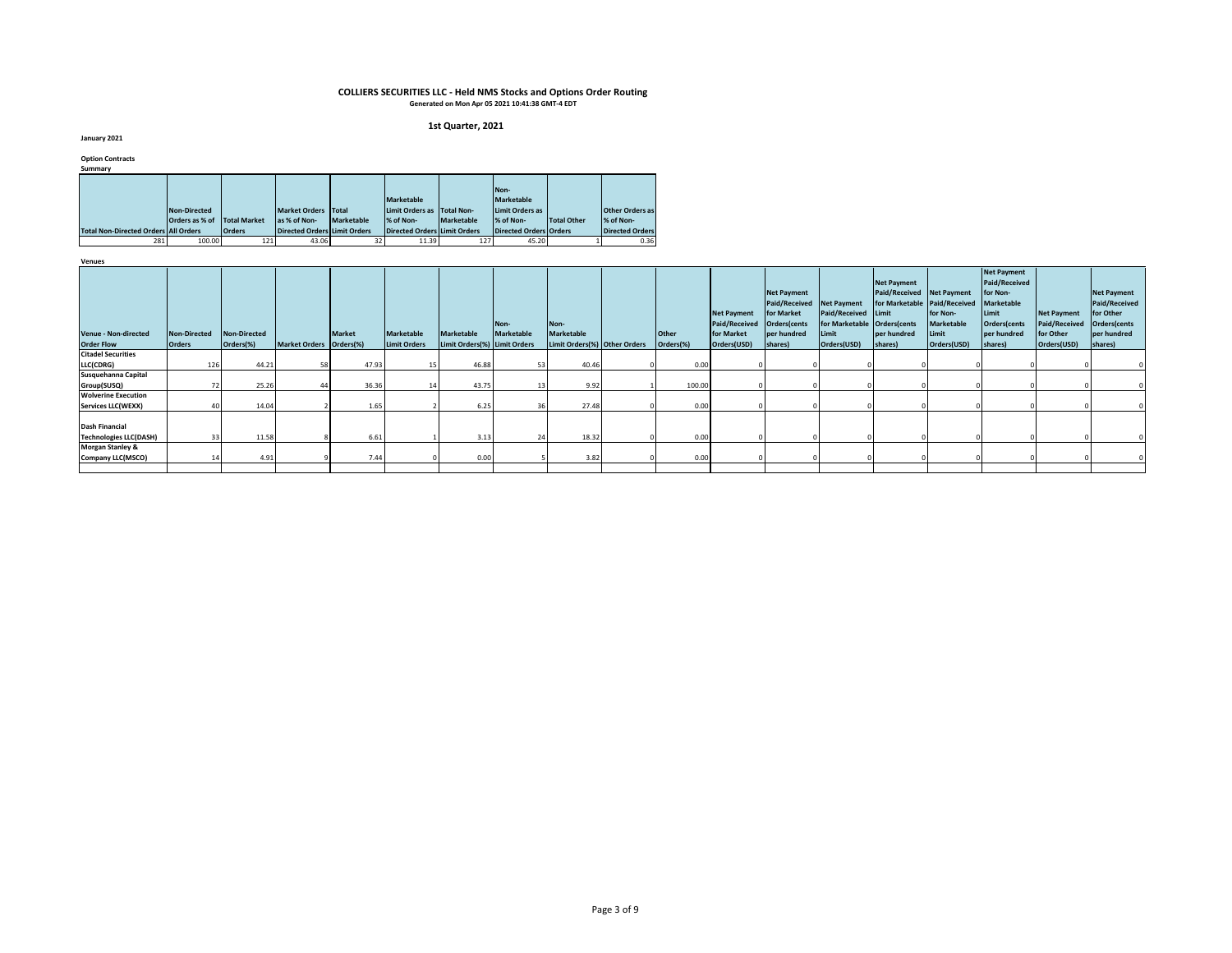#### **1st Quarter, 2021**

**February 2021**

**S&P 500 Stocks**

| Summarv                                     |                |                     |                                     |                   |                                     |            |                               |                    |                        |
|---------------------------------------------|----------------|---------------------|-------------------------------------|-------------------|-------------------------------------|------------|-------------------------------|--------------------|------------------------|
|                                             |                |                     |                                     |                   |                                     |            |                               |                    |                        |
|                                             |                |                     |                                     |                   |                                     |            | Non-                          |                    |                        |
|                                             |                |                     |                                     |                   | <b>Marketable</b>                   |            | <b>Marketable</b>             |                    |                        |
|                                             | Non-Directed   |                     | Market Orders Total                 |                   | Limit Orders as                     | Total Non- | Limit Orders as               |                    | <b>Other Orders as</b> |
|                                             | Orders as % of | <b>Total Market</b> | las % of Non-                       | <b>Marketable</b> | % of Non-                           | Marketable | % of Non-                     | <b>Total Other</b> | % of Non-              |
| <b>Total Non-Directed Orders All Orders</b> |                | <b>Orders</b>       | <b>Directed Orders Limit Orders</b> |                   | <b>Directed Orders Limit Orders</b> |            | <b>Directed Orders Orders</b> |                    | <b>Directed Orders</b> |
| 908                                         | 100.00         | 812                 | 89.43                               |                   | 0.99                                | 80         | 8.81                          |                    | 0.77                   |

| Acura                                            |                               |                           |                         |               |                                          |                                                   |                    |                                                           |                           |                                                                         |                                                                                                         |                                                                            |                                                                                                           |                                                       |                                                                                                                         |                                                                        |                                                                                                   |
|--------------------------------------------------|-------------------------------|---------------------------|-------------------------|---------------|------------------------------------------|---------------------------------------------------|--------------------|-----------------------------------------------------------|---------------------------|-------------------------------------------------------------------------|---------------------------------------------------------------------------------------------------------|----------------------------------------------------------------------------|-----------------------------------------------------------------------------------------------------------|-------------------------------------------------------|-------------------------------------------------------------------------------------------------------------------------|------------------------------------------------------------------------|---------------------------------------------------------------------------------------------------|
| <b>Venue - Non-directed</b><br><b>Order Flow</b> | Non-Directed<br><b>Orders</b> | Non-Directed<br>Orders(%) | Market Orders Orders(%) | <b>Market</b> | <b>Marketable</b><br><b>Limit Orders</b> | <b>Marketable</b><br>Limit Orders(%) Limit Orders | Non-<br>Marketable | Non-<br><b>Marketable</b><br>Limit Orders(%) Other Orders | <b>Other</b><br>Orders(%) | <b>Net Payment</b><br><b>Paid/Received</b><br>for Market<br>Orders(USD) | <b>Net Payment</b><br>Paid/Received Net Payment<br>for Market<br>Orders(cents<br>per hundred<br>shares) | Paid/Received Limit<br>for Marketable Orders(cents<br>Limit<br>Orders(USD) | <b>Net Payment</b><br>Paid/Received Net Payment<br>for Marketable Paid/Received<br>per hundred<br>shares) | for Non-<br><b>Marketable</b><br>Limit<br>Orders(USD) | <b>Net Payment</b><br>Paid/Received<br>for Non-<br><b>Marketable</b><br>Limit<br>Orders(cents<br>per hundred<br>shares) | <b>Net Payment</b><br><b>Paid/Received</b><br>for Other<br>Orders(USD) | <b>Net Payment</b><br><b>Paid/Received</b><br>for Other<br>Orders(cents<br>per hundred<br>shares) |
| <b>Citadel Securities</b>                        |                               |                           |                         |               |                                          |                                                   |                    |                                                           |                           |                                                                         |                                                                                                         |                                                                            |                                                                                                           |                                                       |                                                                                                                         |                                                                        |                                                                                                   |
| LLC(CDRG)                                        | 495                           | 52.00                     | 449                     | 55.30         |                                          | 44.44                                             | 36                 | 29.75                                                     | 60.00                     |                                                                         |                                                                                                         |                                                                            |                                                                                                           |                                                       |                                                                                                                         |                                                                        |                                                                                                   |
| <b>VIRTU Americas LLC(NITE)</b>                  | 211                           | 22.16                     | 196                     | 24.14         |                                          | 33.33                                             | 11                 | 9.09                                                      | 10.00                     |                                                                         |                                                                                                         |                                                                            |                                                                                                           |                                                       |                                                                                                                         |                                                                        |                                                                                                   |
| JANE STREET CAPITAL,                             |                               |                           |                         |               |                                          |                                                   |                    |                                                           |                           |                                                                         |                                                                                                         |                                                                            |                                                                                                           |                                                       |                                                                                                                         |                                                                        |                                                                                                   |
| LLC(JNST)                                        | 100                           | 10.50                     | 94                      | 11.58         |                                          | 11.11                                             |                    | 4.13                                                      | 0.00                      |                                                                         |                                                                                                         |                                                                            |                                                                                                           |                                                       |                                                                                                                         |                                                                        |                                                                                                   |
| <b>G1 Execution Services,</b>                    |                               |                           |                         |               |                                          |                                                   |                    |                                                           |                           |                                                                         |                                                                                                         |                                                                            |                                                                                                           |                                                       |                                                                                                                         |                                                                        |                                                                                                   |
| LLC(ETMM)                                        | 33                            | 3.47                      |                         | 3.57          |                                          | 0.00                                              |                    | 3.31                                                      | 0.00                      |                                                                         |                                                                                                         |                                                                            |                                                                                                           |                                                       |                                                                                                                         |                                                                        |                                                                                                   |
| <b>New York Stock</b>                            |                               |                           |                         |               |                                          |                                                   |                    |                                                           |                           |                                                                         |                                                                                                         |                                                                            |                                                                                                           |                                                       |                                                                                                                         |                                                                        |                                                                                                   |
| Exchange(NYSE)                                   | 32                            | 3.36                      |                         | 0.00          |                                          | 0.00                                              | 32                 | 26.45                                                     | 0.00                      |                                                                         |                                                                                                         |                                                                            |                                                                                                           |                                                       |                                                                                                                         |                                                                        |                                                                                                   |
| <b>UBS Securities, LLC(UBSS)</b>                 | 28                            | 2.94                      |                         | 2.96          |                                          | 11.11                                             |                    | 2.48                                                      | 0.00                      |                                                                         |                                                                                                         |                                                                            |                                                                                                           |                                                       |                                                                                                                         |                                                                        |                                                                                                   |
| <b>NASDAQ Execution</b>                          |                               |                           |                         |               |                                          |                                                   |                    |                                                           |                           |                                                                         |                                                                                                         |                                                                            |                                                                                                           |                                                       |                                                                                                                         |                                                                        |                                                                                                   |
| Services, LLC(NSDQ)                              | 21                            | 2.21                      |                         | 0.00          |                                          | 0.00                                              | 21                 | 17.36                                                     | 0.00                      |                                                                         |                                                                                                         |                                                                            |                                                                                                           |                                                       |                                                                                                                         |                                                                        |                                                                                                   |
| Two Sigma Securities,                            |                               |                           |                         |               |                                          |                                                   |                    |                                                           |                           |                                                                         |                                                                                                         |                                                                            |                                                                                                           |                                                       |                                                                                                                         |                                                                        |                                                                                                   |
| LLC(SOHO)                                        | 21                            | 2.21                      |                         | 2.46          |                                          | 0.00                                              |                    | 0.83                                                      | 0.00                      |                                                                         |                                                                                                         |                                                                            |                                                                                                           |                                                       |                                                                                                                         |                                                                        |                                                                                                   |
| <b>Choe EDGX US Equities</b>                     |                               |                           |                         |               |                                          |                                                   |                    |                                                           |                           |                                                                         |                                                                                                         |                                                                            |                                                                                                           |                                                       |                                                                                                                         |                                                                        |                                                                                                   |
| Exchange(EDGX)                                   |                               | 0.84                      |                         | 0.00          |                                          | 0.00                                              |                    | 6.61                                                      | 0.00                      |                                                                         |                                                                                                         |                                                                            |                                                                                                           |                                                       |                                                                                                                         |                                                                        |                                                                                                   |
| <b>Instinet BlockCross(BLKX)</b>                 |                               | 0.32                      |                         | 0.00          |                                          | 0.00                                              |                    | 0.00                                                      | 30.00                     |                                                                         |                                                                                                         |                                                                            |                                                                                                           |                                                       |                                                                                                                         |                                                                        |                                                                                                   |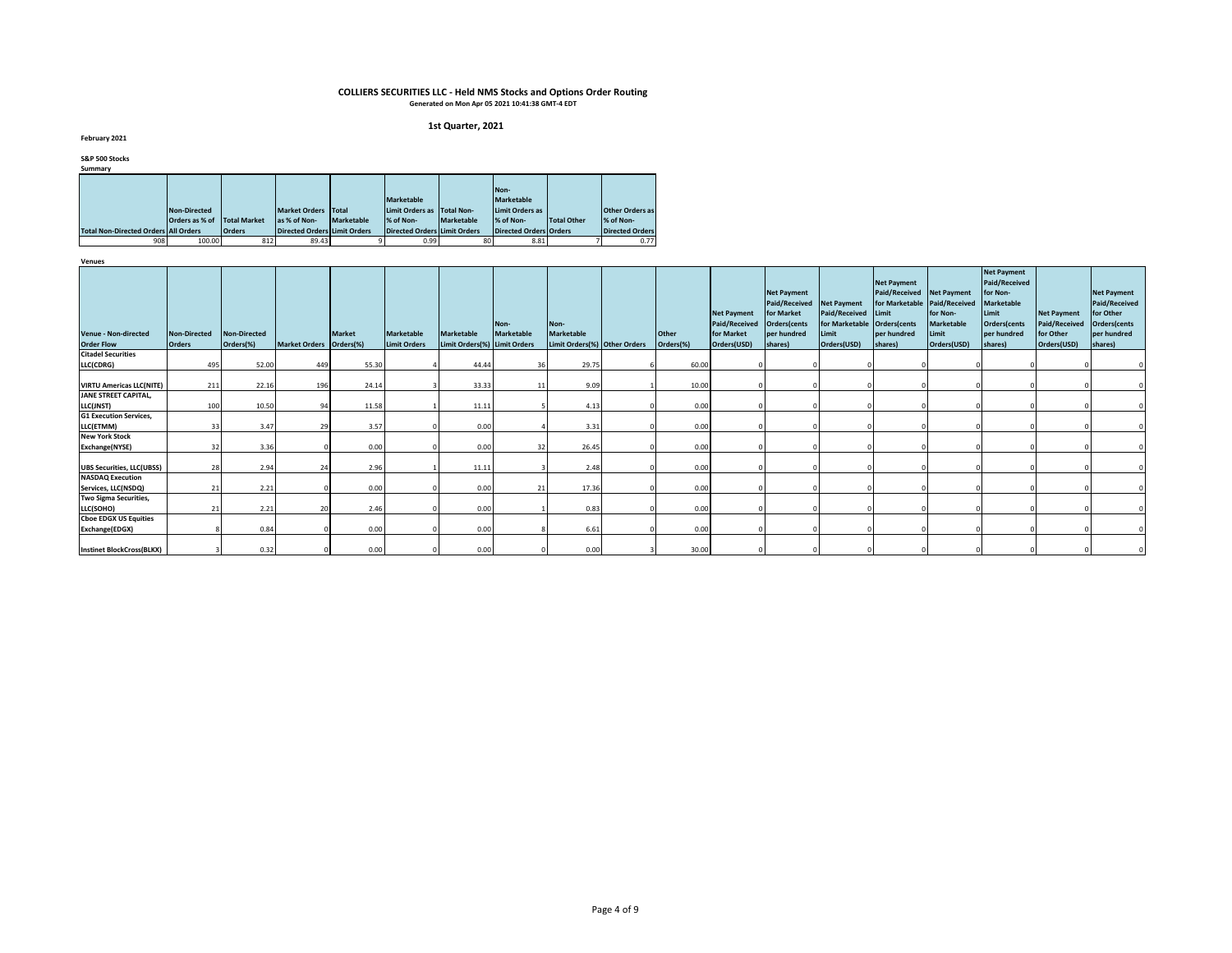#### **1st Quarter, 2021**

**February 2021**

**Non-S&P 500 Stocks**

| Summary                                     |                |                     |                                     |            |                                     |                   |                        |                    |                        |
|---------------------------------------------|----------------|---------------------|-------------------------------------|------------|-------------------------------------|-------------------|------------------------|--------------------|------------------------|
|                                             |                |                     |                                     |            |                                     |                   |                        |                    |                        |
|                                             |                |                     |                                     |            |                                     |                   | Non-                   |                    |                        |
|                                             |                |                     |                                     |            | <b>Marketable</b>                   |                   | <b>Marketable</b>      |                    |                        |
|                                             | Non-Directed   |                     | <b>Market Orders</b>                | Total      | Limit Orders as                     | <b>Total Non-</b> | Limit Orders as        |                    | <b>Other Orders as</b> |
|                                             | Orders as % of | <b>Total Market</b> | as % of Non-                        | Marketable | % of Non-                           | Marketable        | % of Non-              | <b>Total Other</b> | % of Non-              |
| <b>Total Non-Directed Orders All Orders</b> |                | <b>Orders</b>       | <b>Directed Orders Limit Orders</b> |            | <b>Directed Orders Limit Orders</b> |                   | Directed Orders Orders |                    | <b>Directed Orders</b> |
| 825                                         | 100.00         | 601                 | 72.85                               | 52         | 6.30                                | 141               | 17.09                  | 31                 | 3.76                   |

| Acuaca                             |                     |              |                         |               |                     |                              |            |                              |    |              | <b>Net Payment</b>   | <b>Net Payment</b><br>Paid/Received<br>for Market | <b>Net Payment</b><br>Paid/Received | <b>Net Payment</b><br>Paid/Received Net Payment<br>for Marketable Paid/Received<br>Limit | for Non-          | <b>Net Payment</b><br>Paid/Received<br>for Non-<br><b>Marketable</b><br>Limit | <b>Net Payment</b>   | <b>Net Payment</b><br>Paid/Received<br>for Other |
|------------------------------------|---------------------|--------------|-------------------------|---------------|---------------------|------------------------------|------------|------------------------------|----|--------------|----------------------|---------------------------------------------------|-------------------------------------|------------------------------------------------------------------------------------------|-------------------|-------------------------------------------------------------------------------|----------------------|--------------------------------------------------|
|                                    |                     |              |                         |               |                     |                              | Non-       | Non-                         |    |              | <b>Paid/Received</b> | Orders(cents                                      | for Marketable Orders(cents         |                                                                                          | <b>Marketable</b> | Orders(cents                                                                  | <b>Paid/Received</b> | Orders(cents                                     |
| <b>Venue - Non-directed</b>        | <b>Non-Directed</b> | Non-Directed |                         | <b>Market</b> | <b>Marketable</b>   | <b>Marketable</b>            | Marketable | <b>Marketable</b>            |    | <b>Other</b> | for Market           | per hundred                                       | Limit                               | per hundred                                                                              | Limit             | per hundred                                                                   | for Other            | per hundred                                      |
| <b>Order Flow</b>                  | <b>Orders</b>       | Orders(%)    | Market Orders Orders(%) |               | <b>Limit Orders</b> | Limit Orders(%) Limit Orders |            | Limit Orders(%) Other Orders |    | Orders(%)    | Orders(USD)          | shares)                                           | Orders(USD)                         | shares)                                                                                  | Orders(USD)       | shares)                                                                       | Orders(USD)          | shares)                                          |
| <b>Citadel Securities</b>          |                     |              |                         |               |                     |                              |            |                              |    |              |                      |                                                   |                                     |                                                                                          |                   |                                                                               |                      |                                                  |
| LLC(CDRG)                          | 355                 | 36.37        | 303                     | 50.50         | 26                  | 50.00                        | 10         | 3.92                         | 16 | 23.19        |                      |                                                   |                                     |                                                                                          |                   |                                                                               |                      |                                                  |
| <b>VIRTU Americas LLC(NITE)</b>    | 181                 | 18.55        | 151                     | 25.17         |                     | 25.00                        |            | 0.78                         | 15 | 21.74        |                      |                                                   |                                     |                                                                                          |                   |                                                                               |                      |                                                  |
| <b>NASDAQ Execution</b>            |                     |              |                         |               |                     |                              |            |                              |    |              |                      |                                                   |                                     |                                                                                          |                   |                                                                               |                      |                                                  |
| Services, LLC(NSDQ)                | 124                 | 12.70        |                         | 0.00          |                     | 0.00                         | 124        | 48.63                        |    | 0.00         |                      |                                                   |                                     |                                                                                          |                   |                                                                               |                      |                                                  |
| JANE STREET CAPITAL,<br>LLC(JNST)  | 86                  | 8.81         |                         | 13.00         |                     | 11.54                        |            | 0.78                         |    | 0.00         |                      |                                                   |                                     |                                                                                          |                   |                                                                               |                      |                                                  |
| <b>Choe EDGX US Equities</b>       |                     |              |                         |               |                     |                              |            |                              |    |              |                      |                                                   |                                     |                                                                                          |                   |                                                                               |                      |                                                  |
| Exchange(EDGX)                     | 71                  | 7.27         |                         | 0.00          |                     | 0.00                         | 71         | 27.84                        |    | 0.00         |                      |                                                   |                                     |                                                                                          |                   |                                                                               |                      |                                                  |
| <b>Instinet BlockCross(BLKX)</b>   | 38                  | 3.89         |                         | 0.00          |                     | 0.00                         |            | 0.00                         | 38 | 55.07        |                      |                                                   |                                     |                                                                                          |                   |                                                                               |                      |                                                  |
| <b>UBS Securities, LLC(UBSS)</b>   | 33                  | 3.38         |                         | 5.00          |                     | 3.85                         |            | 0.39                         |    | 0.00         |                      |                                                   |                                     |                                                                                          |                   |                                                                               |                      |                                                  |
| <b>NYSE Arca(ARCA)</b>             | 27                  | 2.77         |                         | 0.00          |                     | 0.00                         | 27         | 10.59                        |    | 0.00         |                      |                                                   |                                     |                                                                                          |                   |                                                                               |                      |                                                  |
| <b>G1 Execution Services,</b>      |                     |              |                         |               |                     |                              |            |                              |    |              |                      |                                                   |                                     |                                                                                          |                   |                                                                               |                      |                                                  |
| LLC(ETMM)                          | 23                  | 2.36         |                         | 3.17          |                     | 5.77                         |            | 0.39                         |    | 0.00         |                      |                                                   |                                     |                                                                                          |                   |                                                                               |                      |                                                  |
| Two Sigma Securities,<br>LLC(SOHO) | 22                  | 2.25         |                         | 3.17          |                     | 3.85                         |            | 0.39                         |    | 0.00         |                      |                                                   |                                     |                                                                                          |                   |                                                                               |                      |                                                  |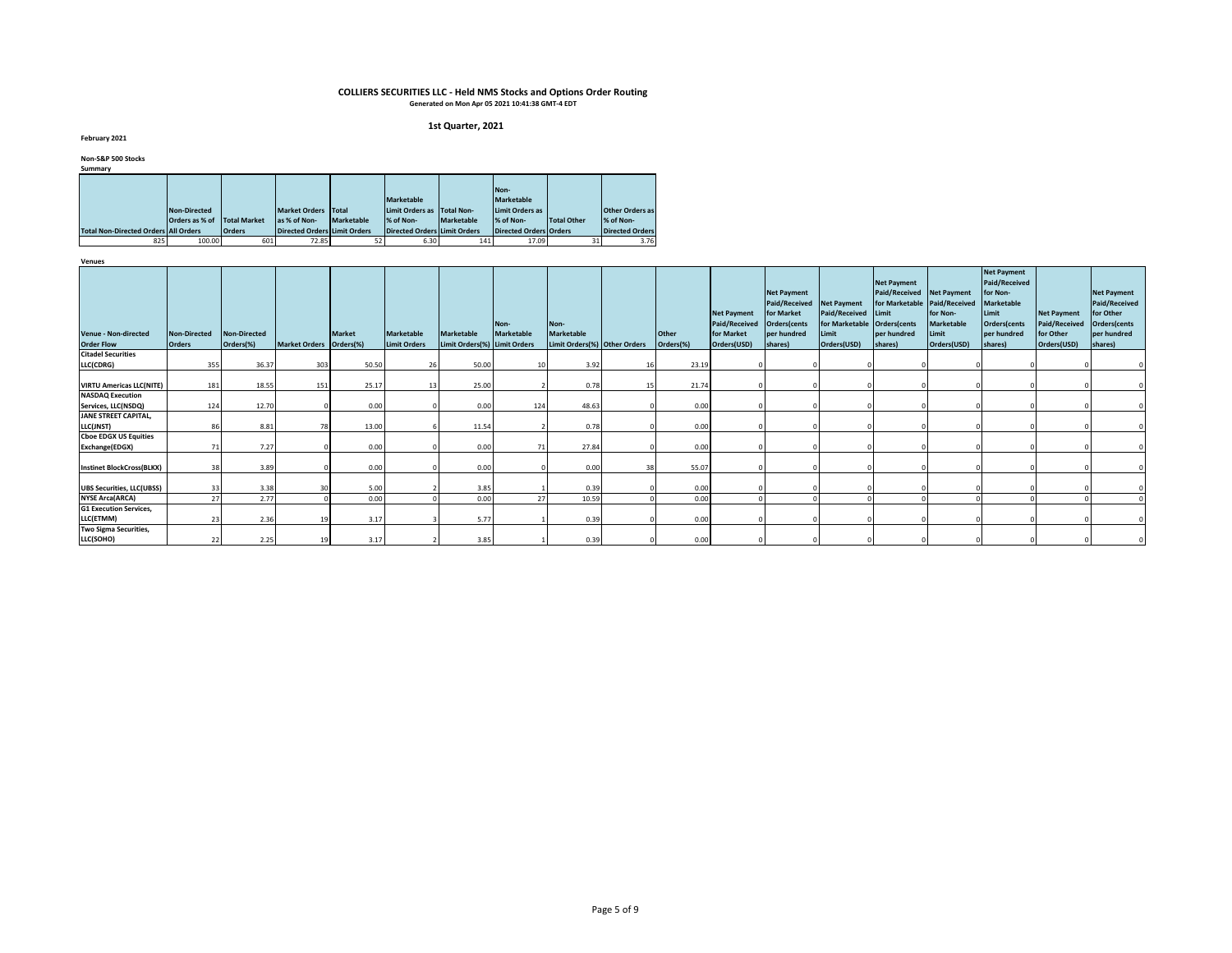#### **1st Quarter, 2021**

**February 2021**

**Option Contracts**

| Summarv                                     |                |                     |                                     |                   |                                     |            |                               |                    |                        |
|---------------------------------------------|----------------|---------------------|-------------------------------------|-------------------|-------------------------------------|------------|-------------------------------|--------------------|------------------------|
|                                             |                |                     |                                     |                   |                                     |            |                               |                    |                        |
|                                             |                |                     |                                     |                   |                                     |            | Non-                          |                    |                        |
|                                             |                |                     |                                     |                   | <b>Marketable</b>                   |            | <b>Marketable</b>             |                    |                        |
|                                             | Non-Directed   |                     | <b>Market Orders</b>                | Total             | Limit Orders as                     | Total Non- | Limit Orders as               |                    | <b>Other Orders as</b> |
|                                             | Orders as % of | <b>Total Market</b> | las % of Non-                       | <b>Marketable</b> | % of Non-                           | Marketable | % of Non-                     | <b>Total Other</b> | % of Non-              |
| <b>Total Non-Directed Orders All Orders</b> |                | <b>Orders</b>       | <b>Directed Orders Limit Orders</b> |                   | <b>Directed Orders Limit Orders</b> |            | <b>Directed Orders Orders</b> |                    | <b>Directed Orders</b> |
| 277                                         | 100.00         | 116                 | 41.88                               | 39                | 14.08                               | 122        | 44.04                         |                    | 0.00                   |

| venues                                                 |                     |                     |                         |        |                     |                              |                           |                              |              |                                                          |                                                                                              |                                                |                                                                                |                                                                        |                                                                                                              |                                                         |                                                                                 |
|--------------------------------------------------------|---------------------|---------------------|-------------------------|--------|---------------------|------------------------------|---------------------------|------------------------------|--------------|----------------------------------------------------------|----------------------------------------------------------------------------------------------|------------------------------------------------|--------------------------------------------------------------------------------|------------------------------------------------------------------------|--------------------------------------------------------------------------------------------------------------|---------------------------------------------------------|---------------------------------------------------------------------------------|
| <b>Venue - Non-directed</b>                            | <b>Non-Directed</b> | <b>Non-Directed</b> |                         | Market | <b>Marketable</b>   | <b>Marketable</b>            | Non-<br><b>Marketable</b> | Non-<br><b>Marketable</b>    | <b>Other</b> | <b>Net Payment</b><br><b>Paid/Received</b><br>for Market | <b>Net Payment</b><br>Paid/Received Net Payment<br>for Market<br>Orders(cents<br>per hundred | Paid/Received Limit<br>for Marketable<br>Limit | <b>Net Payment</b><br>Paid/Received Net Payment<br>Orders(cents<br>per hundred | for Marketable Paid/Received<br>for Non-<br><b>Marketable</b><br>Limit | <b>Net Payment</b><br><b>Paid/Received</b><br>for Non-<br>Marketable<br>Limit<br>Orders(cents<br>per hundred | <b>Net Payment</b><br><b>Paid/Received</b><br>for Other | <b>Net Payment</b><br>Paid/Received<br>for Other<br>Orders(cents<br>per hundred |
| <b>Order Flow</b>                                      | <b>Orders</b>       | Orders(%)           | Market Orders Orders(%) |        | <b>Limit Orders</b> | Limit Orders(%) Limit Orders |                           | Limit Orders(%) Other Orders | Orders(%)    | Orders(USD)                                              | shares)                                                                                      | Orders(USD)                                    | shares)                                                                        | Orders(USD)                                                            | shares)                                                                                                      | Orders(USD)                                             | shares)                                                                         |
| <b>Citadel Securities</b>                              |                     |                     |                         |        |                     |                              |                           |                              |              |                                                          |                                                                                              |                                                |                                                                                |                                                                        |                                                                                                              |                                                         |                                                                                 |
| LLC(CDRG)                                              | 138                 | 49.29               |                         | 44.83  |                     | 48.72                        | 67                        | 53.60                        | 0.00         |                                                          |                                                                                              |                                                |                                                                                |                                                                        |                                                                                                              |                                                         |                                                                                 |
| Susquehanna Capital                                    |                     |                     |                         |        |                     |                              |                           |                              |              |                                                          |                                                                                              |                                                |                                                                                |                                                                        |                                                                                                              |                                                         |                                                                                 |
| Group(SUSQ)                                            |                     | 26.43               |                         | 45.69  |                     | 41.03                        |                           | 4.00                         | 0.00         |                                                          |                                                                                              |                                                |                                                                                |                                                                        |                                                                                                              |                                                         |                                                                                 |
| <b>Wolverine Execution</b>                             |                     |                     |                         |        |                     |                              |                           |                              |              |                                                          |                                                                                              |                                                |                                                                                |                                                                        |                                                                                                              |                                                         |                                                                                 |
| <b>Services LLC(WEXX)</b>                              |                     | 14.64               |                         | 0.86   |                     | 2.56                         | 39                        | 31.20                        | 0.00         |                                                          |                                                                                              |                                                |                                                                                |                                                                        |                                                                                                              |                                                         |                                                                                 |
| <b>Dash Financial</b><br><b>Technologies LLC(DASH)</b> | 19                  | 6.79                |                         | 4.31   |                     | 2.56                         | 13                        | 10.40                        | 0.00         |                                                          |                                                                                              |                                                |                                                                                |                                                                        |                                                                                                              |                                                         |                                                                                 |
| <b>Morgan Stanley &amp;</b>                            |                     |                     |                         |        |                     |                              |                           |                              |              |                                                          |                                                                                              |                                                |                                                                                |                                                                        |                                                                                                              |                                                         |                                                                                 |
| Company LLC(MSCO)                                      |                     | 2.86                |                         | 4.31   |                     | 5.13                         |                           | 0.80                         | 0.00         |                                                          |                                                                                              |                                                |                                                                                |                                                                        |                                                                                                              |                                                         |                                                                                 |
|                                                        |                     |                     |                         |        |                     |                              |                           |                              |              |                                                          |                                                                                              |                                                |                                                                                |                                                                        |                                                                                                              |                                                         |                                                                                 |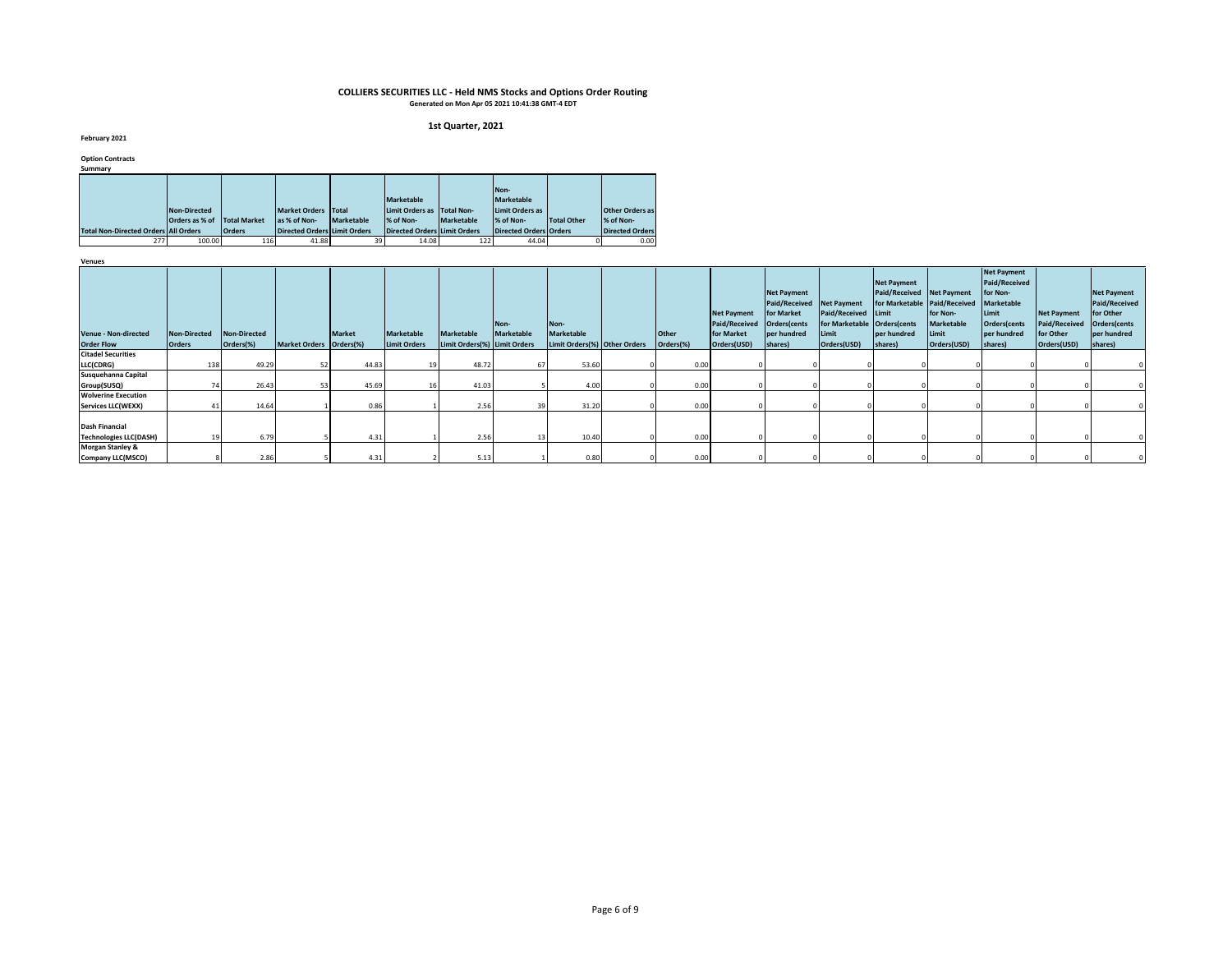#### **1st Quarter, 2021**

**March 2021**

**S&P 500 Stocks**

| Summarv                                     |                |                     |                              |                   |                                     |            |                        |             |                        |  |  |  |  |  |  |
|---------------------------------------------|----------------|---------------------|------------------------------|-------------------|-------------------------------------|------------|------------------------|-------------|------------------------|--|--|--|--|--|--|
|                                             |                |                     |                              |                   |                                     |            |                        |             |                        |  |  |  |  |  |  |
|                                             |                |                     |                              |                   |                                     |            | Non-                   |             |                        |  |  |  |  |  |  |
|                                             |                |                     |                              |                   | Marketable                          |            | <b>Marketable</b>      |             |                        |  |  |  |  |  |  |
|                                             | Non-Directed   |                     | <b>Market Orders</b>         | Total             | Limit Orders as                     | Total Non- | Limit Orders as        |             | <b>Other Orders as</b> |  |  |  |  |  |  |
|                                             | Orders as % of | <b>Total Market</b> | las % of Non-                | <b>Marketable</b> | % of Non-                           | Marketable | % of Non-              | Total Other | % of Non-              |  |  |  |  |  |  |
| <b>Total Non-Directed Orders All Orders</b> |                | <b>Orders</b>       | Directed Orders Limit Orders |                   | <b>Directed Orders Limit Orders</b> |            | Directed Orders Orders |             | <b>Directed Orders</b> |  |  |  |  |  |  |
| 794                                         | 100.00         | 668                 | 84.13                        |                   | 0.76                                | 118        | 14.86                  |             | 0.25                   |  |  |  |  |  |  |

| venues<br><b>Venue - Non-directed</b><br><b>Order Flow</b> | Non-Directed<br><b>Orders</b> | Non-Directed<br>Orders(%) | Market Orders Orders(%) | <b>Market</b> | <b>Marketable</b><br><b>Limit Orders</b> | <b>Marketable</b><br>Limit Orders(%) Limit Orders | Non-<br>Marketable | Non-<br><b>Marketable</b><br>Limit Orders(%) Other Orders | <b>Other</b><br>Orders(%) | <b>Net Payment</b><br>Paid/Received<br>for Market<br>Orders(USD) | <b>Net Payment</b><br>Paid/Received Net Payment<br>for Market<br>Orders(cents<br>per hundred<br>shares) | Paid/Received Limit<br>for Marketable Orders(cents<br>Limit<br>Orders(USD) | <b>Net Payment</b><br>Paid/Received Net Payment<br>per hundred<br>shares) | for Marketable Paid/Received<br>for Non-<br>Marketable<br>Limit<br>Orders(USD) | <b>Net Payment</b><br>Paid/Received<br>for Non-<br><b>Marketable</b><br>Limit<br>Orders(cents<br>per hundred<br>shares) | <b>Net Payment</b><br><b>Paid/Received</b><br>for Other<br>Orders(USD) | <b>Net Payment</b><br><b>Paid/Received</b><br>for Other<br>Orders(cents<br>per hundred<br>shares) |
|------------------------------------------------------------|-------------------------------|---------------------------|-------------------------|---------------|------------------------------------------|---------------------------------------------------|--------------------|-----------------------------------------------------------|---------------------------|------------------------------------------------------------------|---------------------------------------------------------------------------------------------------------|----------------------------------------------------------------------------|---------------------------------------------------------------------------|--------------------------------------------------------------------------------|-------------------------------------------------------------------------------------------------------------------------|------------------------------------------------------------------------|---------------------------------------------------------------------------------------------------|
| <b>Citadel Securities</b>                                  |                               |                           |                         |               |                                          |                                                   |                    |                                                           |                           |                                                                  |                                                                                                         |                                                                            |                                                                           |                                                                                |                                                                                                                         |                                                                        |                                                                                                   |
| LLC(CDRG)                                                  | 302                           | 34.40                     | 261                     | 46.61         |                                          | 28.57                                             | 39                 | 12.96                                                     | 0.00                      |                                                                  |                                                                                                         |                                                                            |                                                                           |                                                                                |                                                                                                                         |                                                                        |                                                                                                   |
| <b>VIRTU Americas LLC(NITE)</b>                            | 180                           | 20.50                     | 161                     | 28.75         |                                          | 42.86                                             | 16                 | 5.32                                                      | 0.00                      |                                                                  |                                                                                                         |                                                                            |                                                                           |                                                                                |                                                                                                                         |                                                                        |                                                                                                   |
| <b>New York Stock</b><br>Exchange(NYSE)                    | 149                           | 16.97                     |                         | 0.00          |                                          | 0.00                                              | 149                | 49.50                                                     | 0.00                      |                                                                  |                                                                                                         |                                                                            |                                                                           |                                                                                |                                                                                                                         |                                                                        |                                                                                                   |
| JANE STREET CAPITAL,<br>LLC(JNST)                          | 106                           | 12.07                     | 88                      | 15.71         |                                          | 14.29                                             | 17                 | 5.65                                                      | 0.00                      |                                                                  |                                                                                                         |                                                                            |                                                                           |                                                                                |                                                                                                                         |                                                                        |                                                                                                   |
| <b>NASDAQ Execution</b><br>Services, LLC(NSDQ)             | 57                            | 6.49                      |                         | 0.00          |                                          | 14.29                                             | 56                 | 18.60                                                     | 0.00                      |                                                                  |                                                                                                         |                                                                            |                                                                           |                                                                                |                                                                                                                         |                                                                        |                                                                                                   |
| Two Sigma Securities,<br>LLC(SOHO)                         | 24                            | 2.73                      |                         | 3.04          |                                          | 0.00                                              |                    | 2.33                                                      | 0.00                      |                                                                  |                                                                                                         |                                                                            |                                                                           |                                                                                |                                                                                                                         |                                                                        |                                                                                                   |
| <b>UBS Securities, LLC(UBSS)</b>                           | 21                            | 2.39                      |                         | 2.86          |                                          | 0.00                                              |                    | 1.33                                                      | 10.00                     |                                                                  |                                                                                                         |                                                                            |                                                                           |                                                                                |                                                                                                                         |                                                                        |                                                                                                   |
| <b>G1 Execution Services,</b><br>LLC(ETMM)                 | 20                            | 2.28                      |                         | 3.04          |                                          | 0.00                                              |                    | 0.66                                                      | 10.00                     |                                                                  |                                                                                                         |                                                                            |                                                                           |                                                                                |                                                                                                                         |                                                                        |                                                                                                   |
| <b>Choe EDGX US Equities</b><br>Exchange(EDGX)             | 11                            | 1.25                      |                         | 0.00          |                                          | 0.00                                              | 11                 | 3.65                                                      | 0.00                      |                                                                  |                                                                                                         |                                                                            |                                                                           |                                                                                |                                                                                                                         |                                                                        |                                                                                                   |
| <b>Instinet BlockCross(BLKX)</b>                           |                               | 0.91                      |                         | 0.00          |                                          | 0.00                                              |                    | 0.00                                                      | 80.00                     |                                                                  |                                                                                                         |                                                                            |                                                                           |                                                                                |                                                                                                                         |                                                                        |                                                                                                   |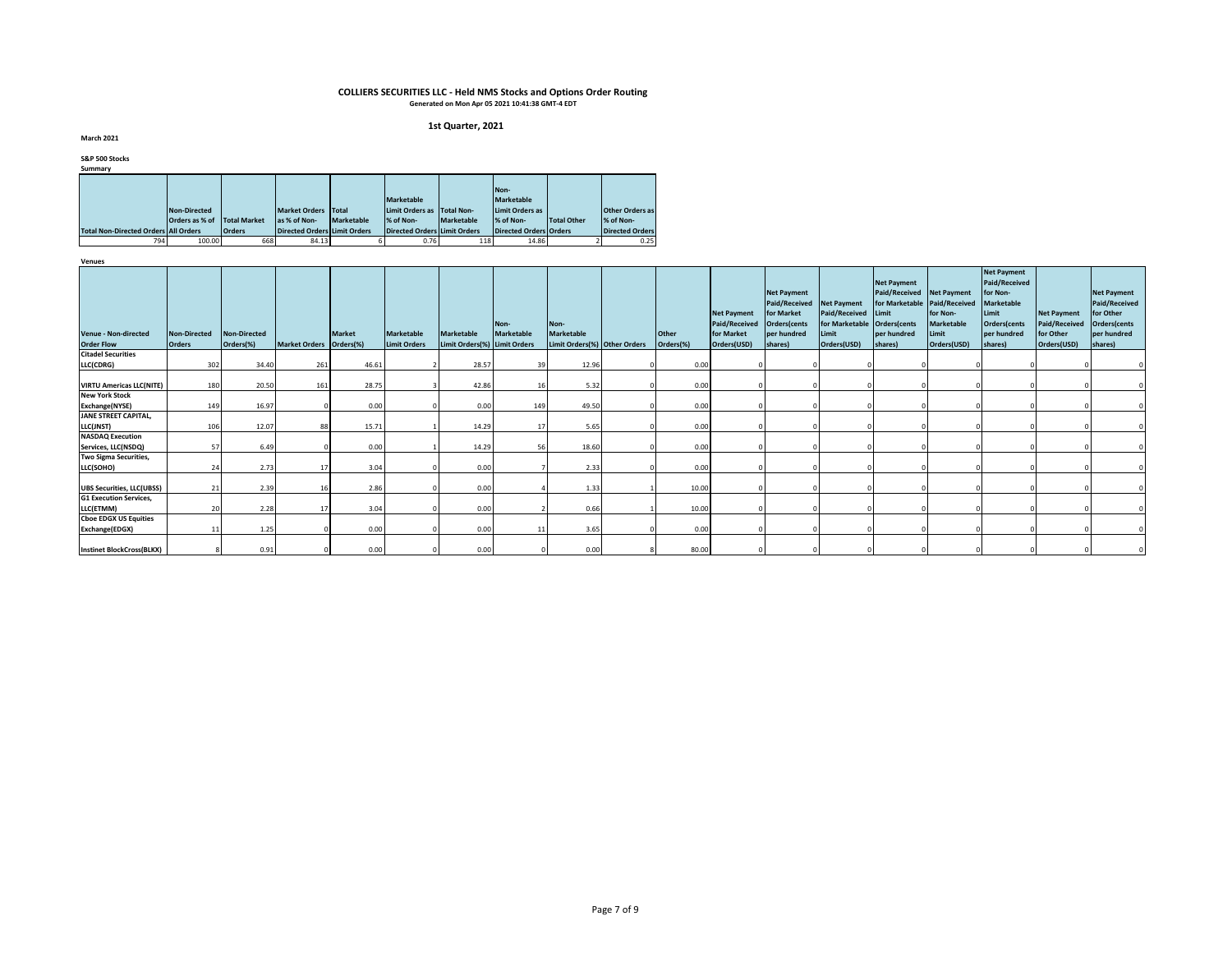#### **1st Quarter, 2021**

**March 2021**

### **Non-S&P 500 Stocks**

| Summary                                     |                |                     |                                     |                   |                                     |                   |                        |                    |                        |
|---------------------------------------------|----------------|---------------------|-------------------------------------|-------------------|-------------------------------------|-------------------|------------------------|--------------------|------------------------|
|                                             |                |                     |                                     |                   |                                     |                   |                        |                    |                        |
|                                             |                |                     |                                     |                   |                                     | Non-              |                        |                    |                        |
|                                             |                |                     |                                     |                   | <b>Marketable</b>                   | <b>Marketable</b> |                        |                    |                        |
|                                             | Non-Directed   |                     | <b>Market Orders</b>                | <b>Total</b>      | Limit Orders as                     | <b>Total Non-</b> | Limit Orders as        |                    | <b>Other Orders as</b> |
|                                             | Orders as % of | <b>Total Market</b> | las % of Non-                       | <b>Marketable</b> | % of Non-                           | Marketable        | % of Non-              | <b>Total Other</b> | % of Non-              |
| <b>Total Non-Directed Orders All Orders</b> |                | <b>Orders</b>       | <b>Directed Orders Limit Orders</b> |                   | <b>Directed Orders Limit Orders</b> |                   | Directed Orders Orders |                    | <b>Directed Orders</b> |
| 729                                         | 100.00         | 619                 | 84.91                               | 18                | 2.47                                | 84                | 11.52                  |                    | 1.10                   |

| Acura                                            |                               |                           |                         |               |                                          |                                                   |                    |                                                           |                           |                                                                         |                                                                                                         |                                                                            |                                                                                                           |                                                |                                                                                                                         |                                                                        |                                                                                                   |
|--------------------------------------------------|-------------------------------|---------------------------|-------------------------|---------------|------------------------------------------|---------------------------------------------------|--------------------|-----------------------------------------------------------|---------------------------|-------------------------------------------------------------------------|---------------------------------------------------------------------------------------------------------|----------------------------------------------------------------------------|-----------------------------------------------------------------------------------------------------------|------------------------------------------------|-------------------------------------------------------------------------------------------------------------------------|------------------------------------------------------------------------|---------------------------------------------------------------------------------------------------|
| <b>Venue - Non-directed</b><br><b>Order Flow</b> | Non-Directed<br><b>Orders</b> | Non-Directed<br>Orders(%) | Market Orders Orders(%) | <b>Market</b> | <b>Marketable</b><br><b>Limit Orders</b> | <b>Marketable</b><br>Limit Orders(%) Limit Orders | Non-<br>Marketable | Non-<br><b>Marketable</b><br>Limit Orders(%) Other Orders | <b>Other</b><br>Orders(%) | <b>Net Payment</b><br><b>Paid/Received</b><br>for Market<br>Orders(USD) | <b>Net Payment</b><br>Paid/Received Net Payment<br>for Market<br>Orders(cents<br>per hundred<br>shares) | Paid/Received Limit<br>for Marketable Orders(cents<br>Limit<br>Orders(USD) | <b>Net Payment</b><br>Paid/Received Net Payment<br>for Marketable Paid/Received<br>per hundred<br>shares) | for Non-<br>Marketable<br>Limit<br>Orders(USD) | <b>Net Payment</b><br>Paid/Received<br>for Non-<br><b>Marketable</b><br>Limit<br>Orders(cents<br>per hundred<br>shares) | <b>Net Payment</b><br><b>Paid/Received</b><br>for Other<br>Orders(USD) | <b>Net Payment</b><br><b>Paid/Received</b><br>for Other<br>Orders(cents<br>per hundred<br>shares) |
| <b>Citadel Securities</b>                        |                               |                           |                         |               |                                          |                                                   |                    |                                                           |                           |                                                                         |                                                                                                         |                                                                            |                                                                                                           |                                                |                                                                                                                         |                                                                        |                                                                                                   |
| LLC(CDRG)                                        | 306                           | 39.69                     | 288                     | 54.65         |                                          | 46.15                                             |                    | 4.19                                                      | 18.75                     |                                                                         |                                                                                                         |                                                                            |                                                                                                           |                                                |                                                                                                                         |                                                                        |                                                                                                   |
| <b>VIRTU Americas LLC(NITE)</b>                  | 123                           | 15.95                     | 114                     | 21.63         |                                          | 23.08                                             |                    | 0.93                                                      | 25.00                     |                                                                         |                                                                                                         |                                                                            |                                                                                                           |                                                |                                                                                                                         |                                                                        |                                                                                                   |
| <b>New York Stock</b><br>Exchange(NYSE)          | 83                            | 10.77                     |                         | 0.00          |                                          | 0.00                                              | 83                 | 38.60                                                     | 0.00                      |                                                                         |                                                                                                         |                                                                            |                                                                                                           |                                                |                                                                                                                         |                                                                        |                                                                                                   |
| <b>NASDAQ Execution</b>                          |                               |                           |                         |               |                                          |                                                   |                    |                                                           |                           |                                                                         |                                                                                                         |                                                                            |                                                                                                           |                                                |                                                                                                                         |                                                                        |                                                                                                   |
| Services, LLC(NSDQ)<br>JANE STREET CAPITAL,      | 80                            | 10.38                     |                         | 0.00          |                                          | 0.00                                              | 80                 | 37.21                                                     | 0.00                      |                                                                         |                                                                                                         |                                                                            |                                                                                                           |                                                |                                                                                                                         |                                                                        |                                                                                                   |
| LLC(JNST)                                        | 68                            | 8.82                      |                         | 12.52         |                                          | 15.38                                             |                    | 0.00                                                      | 0.00                      |                                                                         |                                                                                                         |                                                                            |                                                                                                           |                                                |                                                                                                                         |                                                                        |                                                                                                   |
| <b>Choe EDGX US Equities</b><br>Exchange(EDGX)   | 36                            | 4.67                      |                         | 0.00          |                                          | 0.00                                              | 36                 | 16.74                                                     | 0.00                      |                                                                         |                                                                                                         |                                                                            |                                                                                                           |                                                |                                                                                                                         |                                                                        |                                                                                                   |
| Two Sigma Securities,                            |                               |                           |                         |               |                                          |                                                   |                    |                                                           |                           |                                                                         |                                                                                                         |                                                                            |                                                                                                           |                                                |                                                                                                                         |                                                                        |                                                                                                   |
| LLC(SOHO)                                        | 25                            | 3.24                      |                         | 4.55          |                                          | 0.00                                              |                    | 0.47                                                      | 0.00                      |                                                                         |                                                                                                         |                                                                            |                                                                                                           |                                                |                                                                                                                         |                                                                        |                                                                                                   |
| <b>UBS Securities, LLC(UBSS)</b>                 | 20                            | 2.59                      |                         | 3.04          |                                          | 15.38                                             |                    | 0.47                                                      | 6.25                      |                                                                         |                                                                                                         |                                                                            |                                                                                                           |                                                |                                                                                                                         |                                                                        |                                                                                                   |
| <b>G1 Execution Services,</b><br>LLC(ETMM)       | 19                            | 2.46                      |                         | 3.61          |                                          | 0.00                                              |                    | 0.00                                                      | 0.00                      |                                                                         |                                                                                                         |                                                                            |                                                                                                           |                                                |                                                                                                                         |                                                                        |                                                                                                   |
| <b>Instinet BlockCross(BLKX)</b>                 |                               | 1.04                      |                         | 0.00          |                                          | 0.00                                              |                    | 0.00                                                      | 50.00                     |                                                                         |                                                                                                         |                                                                            |                                                                                                           |                                                |                                                                                                                         |                                                                        |                                                                                                   |